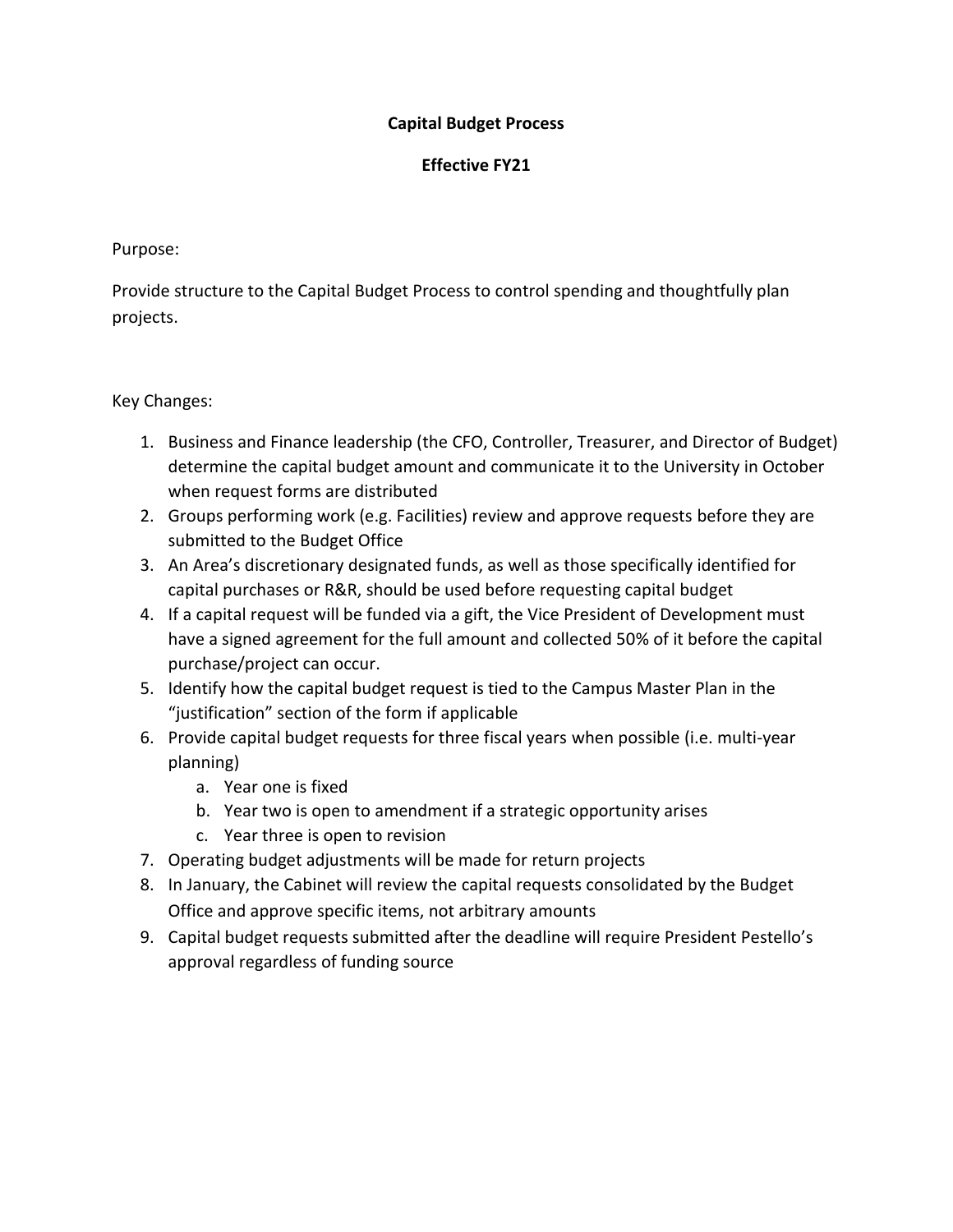# **Capital Budget Process**

## **Effective FY21**

- 1. Business and Finance leadership (the CFO, Controller, Treasurer, and Director of Budget) will recommend what the University can afford to fund based on large projects approved outside the annual process, debt capacity, projected increase/decrease of interest expense, projected amount of depreciation expense to fall off each year and expected enrollment increase/decline. This amount will be communicated to the University when the Capital Budget Request Forms are distributed.
- 2. Capital Budget Request Forms are distributed on October 1<sup>st</sup> and due December 30<sup>th</sup> of the respective year. If a project requires review by another area (see #5), the area completing the work must receive the project request form by November 1<sup>st</sup> to have ample time to return their recommendation by the December 30<sup>th</sup> deadline.
- 3. An Area's discretionary designated funds, as well as those specifically identified for capital purchases or R&R, should be used before requesting capital budget.
- 4. If a capital request will be funded via a gift, the Vice President of Development must have a signed agreement for the full amount and collected 50% of it before the capital purchase/project can occur.
- 5. Capital Budget Request Form Fields (revised form):
	- a. VP/Dean (Executive Level/Division) Area requesting capital budget
	- b. Request Originator Person requesting capital budget
	- c. Request Description What the capital budget will be used to purchase
	- d. Location Where the construction, software or equipment will reside
	- e. Reviewed by Area Completing Work (see #6)
	- f. Return/Non-Return Project (see #7)
	- g. Total Cost Estimate of amount needed for capital request. Capital budget requests should be submitted for the next three fiscal years although year two and three are not guaranteed.
	- h. Timing of Costs Estimate of amount by fiscal year for the next three fiscal years whether the capital budget is spent all in one year or spread over multiple years. This will assist with cash forecasting, facilities scheduling and depreciation estimates.
	- i. Department Funded for the next three fiscal years Amount the department can contribute to cover the cost of the capital request from either their operating budget or designated fund(s). If a department can internally fund a capital request it